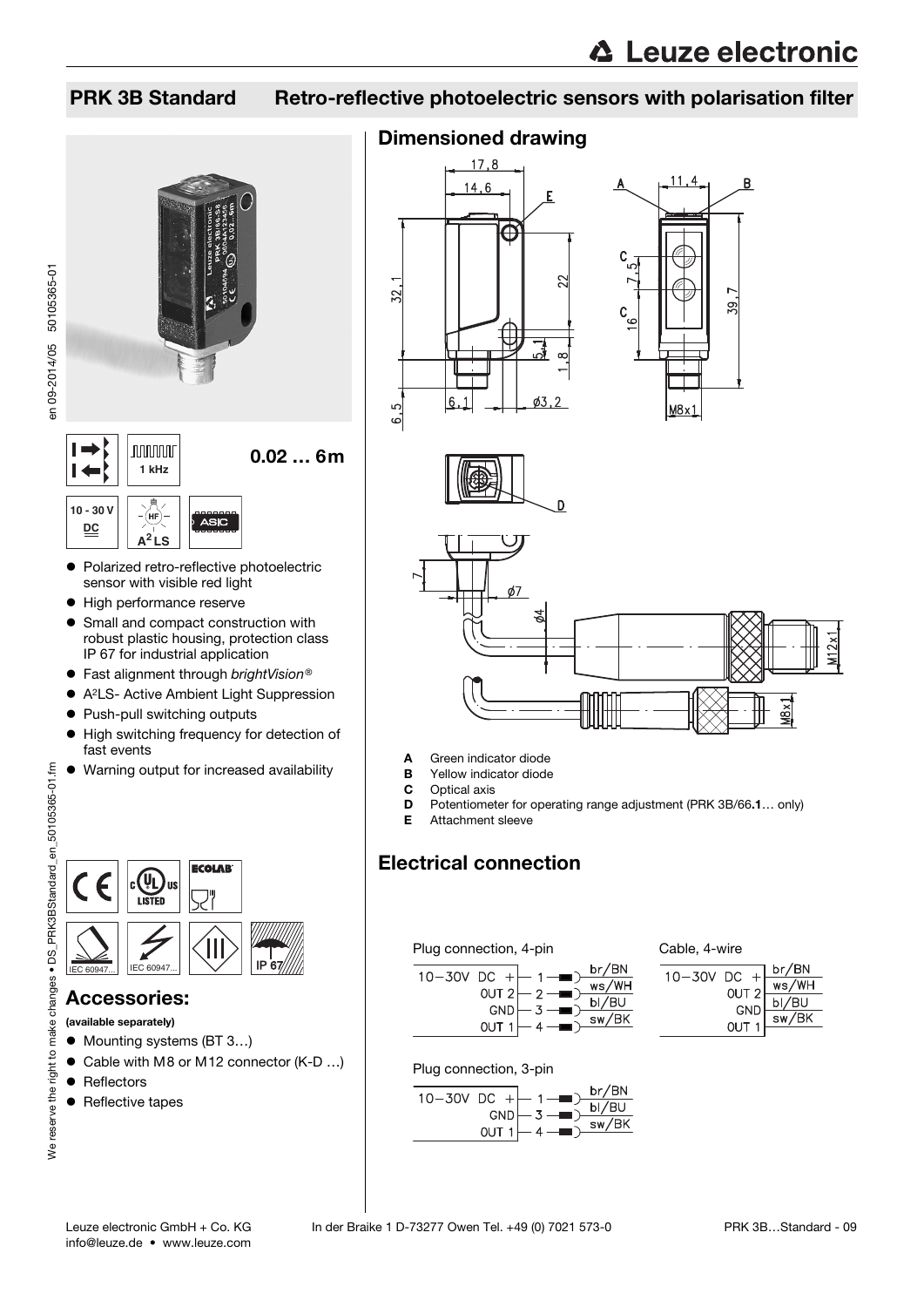### PRK 3B Standard

#### Tables



(part no. 50105585)  $① +② +③ = BT 3B$ (part no. 50105546)

1) Packaging unit: PU = 10 pcs.

## **Specifications**

#### Optical data

Typ. op. range limit (TK(S) 100x100) 1) Operating range<sup>2)</sup> Light source 3 Light source <sup>3)</sup> LED (modulated light)<br>Wavelength 620nm (visible red light, polarized)

0.02 … 6m

see tables

10 ... 30 VDC (incl. residual ripple)<br> $\leq$  15% of U<sub>B</sub>

pin 4: PNP light switching, NPN dark switching …/6 5) 1 push-pull switching output pin 4: PNP light switching, NPN dark switching

…/6D 5) 1 push-pull switching output pin 4: PNP dark switching, NPN light switching

…/22D 2 NPN switching outputs, complementary

2 push-pull switching outputs pin 2: PNP dark switching, NPN light switching

permanently set or adjustable, see order quide

light path free, no performance reserve

0.2m cable with connector M8 or M12

with 2m cable: 50g

connector M8 metal,

**Timing**<br>Switching frequency Switching frequency 200Hz … 1500Hz (see order guide) Response time 2.5ms … 0.5ms Delay before start-up  $\leq$  300ms

#### Electrical data

Operating voltage  $U_B$ <sup>4)</sup> Residual ripple  $\le$  15% copen-circuit current  $\le$  14mA Open-circuit current ≤ 14mA Switching output

Function characteristics<br>
Signal voltage high/low<br>  $\geq (U_B - 2V)/\leq 2V$ Signal voltage high/low  $\geq (U_B-2V)/\leq 2$ <br>Output current max. 100 mA Output current<br>Operating range

#### Indicators

Green LED<br>Yellow I FD Green LED<br>
Yellow LED<br>
Yellow LED, flashing<br>
Yellow LED, flashing<br>
Yellow LED, flashing

## **Mechanical data**

Housing metal plastic (PC-ABS); 1 attachment sleeve, nickel-plated steel<br>Optics cover metal of plastic (PMMA) Optics cover plastic (PMMA)<br>
Optics cover plastic (PMMA)<br>
Weight with connector: Weight with connector: 10g with 200mm cable and connector: 20g

Connection type 2m cable (cross section 4x0.20mm<sup>2</sup>),

#### Environmental data

Ambient temp. (operation/storage) -30°C ... +55°C/-30°C ... +70°C Protective circuit 7) VDE safety class III Protection class IP 67 Light source **free group** (in accordance with EN 62471) Standards applied<br>Certifications

**Options**<br>**Warning output autoControl** warn Signal voltage high/low Output current

PNP transistor, counting principle<br>  $\geq$  (U<sub>B</sub>-2V)/ $\leq$  2V<br>
max. 100mA

EC 60947-5-2<br>IEC 60947-5-2<br>UL 508, C22.2 No.14-13 <sup>4) 8)</sup>

- 1) Typ. operating range limit: max. attainable range without performance reserve<br>2) Operating range: recommended range with performance reserve<br>3) Average life expectancy 100,000b at an ambient temperature of 25°C
- 2) Operating range: recommended range with performance reserve
- 3) Average life expectancy 100,000h at an ambient temperature of 25°C
- 4) For UL applications: for use in class 2 circuits according to NEC only
- 5) The push-pull switching outputs must not be connected in parallel 6) Pin 2: unassigned, hence especially suitable for the connection to  $\lambda$

 $2, 3$ 

- 6) Pin 2: unassigned, hence especially suitable for the connection to AS-interface I/O coupling modules<br>
7) 2=polarity reversal protection, 3=short-circuit protection for all transistor outputs
- 7) 2=polarity reversal protection, 3=short-circuit protection for all transistor outputs 8) These proximity switches shall be used with UL Listed Cable assemblies rated 30V, 0.5A min,
- in the field installation, or equivalent (categories: CYJV/CYJV7 or PVVA/PVVA7)

## Remarks

Adapter plate: BT 3.2 (part no. 50103844) for alternate mounting on 25.4mm hole spacing (Omron E3Z, Sick W100…)

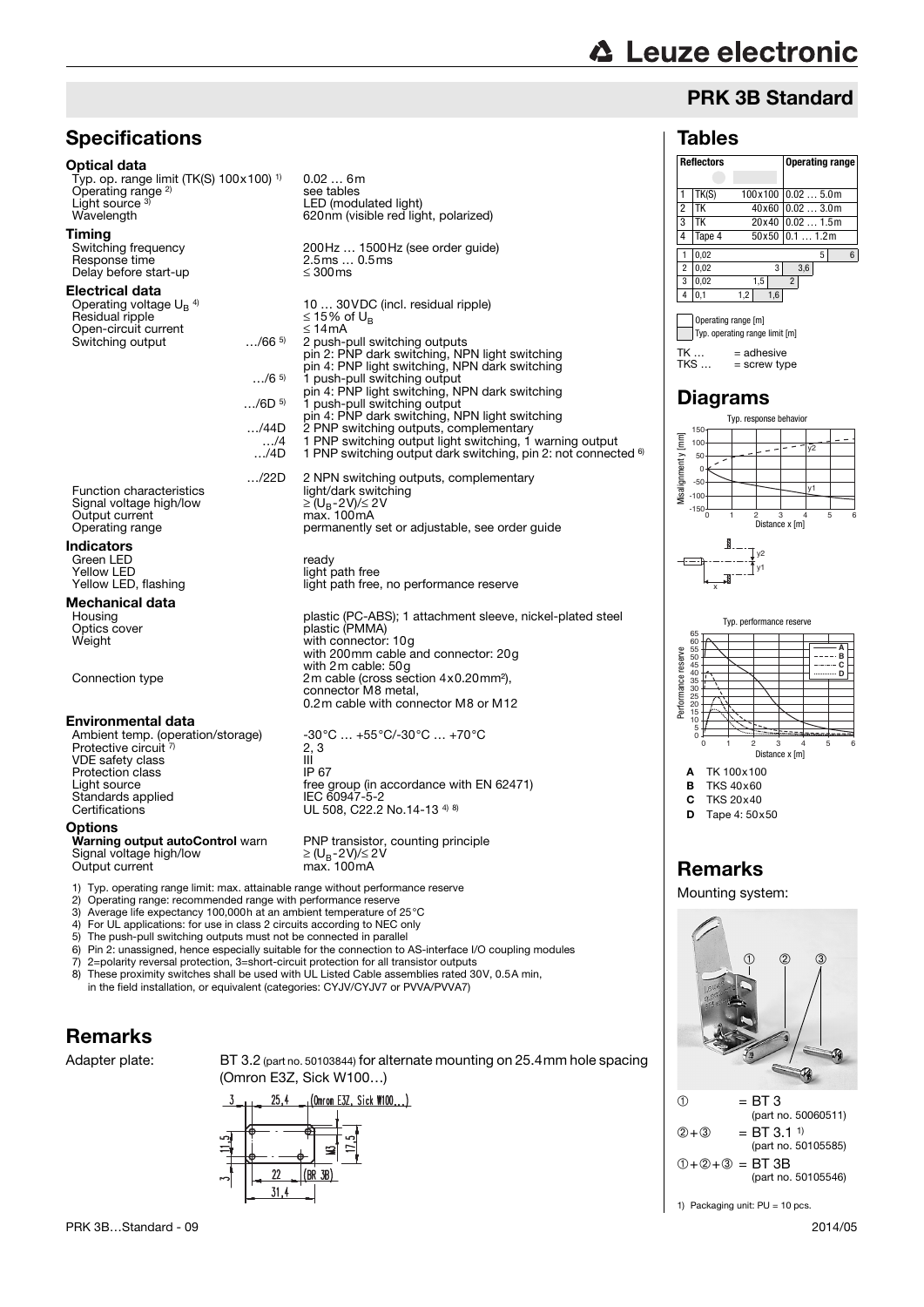## PRK 3B Standard Retro-reflective photoelectric sensors with polarisation filter

#### Order guide

| <b>Selection table</b>                       |                                                                         |             |                                   | Order code $\rightarrow$ |   | /66<br>.50104693 |           | <b>PRK 3B/66-S8</b><br>Part No. 50104694<br><b>PRK 3B/66, 200-S6</b><br>Part No. 50104695 | PRK 3B/66, 200-S<br>Part No. 50104696 | PRK 3B/66 |           | <b>PRK 3B/66.1-S8</b><br>Part No. 50106078<br>PRK 3B/66.1, 200-<br>on request | 3B/66.1, 200          | <b>PRK 3B/44D.01</b><br>Part No. 50106513<br>PRK 3B/22D.01<br>PRK 3B/4D-58<br>PRK 3B/4D-58<br>on request |           |           | 8S- <i>b</i> /88 XHH<br>requ- | <b>PRK 3B/6-S8.3</b><br>Part No. 50109<br>PRK 3B/6, 200<br>on request | $\frac{1}{200}$ | PRK 3B/6D-S8.3<br>on request<br>PRK 3B/6D, 200-S8.3 |           | 5         | 1,160-AMP<br><b>PRK 3B/6.01-S8</b><br>Part No. 5010601<br>PRK 3B/44D.01,<br>Part No. 5010949 | PRK 3B/22D.01, 160-AMP | <b>PRK 3B/22D.01, 5000</b><br>Part No. 50108309 |
|----------------------------------------------|-------------------------------------------------------------------------|-------------|-----------------------------------|--------------------------|---|------------------|-----------|-------------------------------------------------------------------------------------------|---------------------------------------|-----------|-----------|-------------------------------------------------------------------------------|-----------------------|----------------------------------------------------------------------------------------------------------|-----------|-----------|-------------------------------|-----------------------------------------------------------------------|-----------------|-----------------------------------------------------|-----------|-----------|----------------------------------------------------------------------------------------------|------------------------|-------------------------------------------------|
| Equipment $\blacklozenge$                    |                                                                         |             |                                   |                          |   |                  |           |                                                                                           |                                       |           |           |                                                                               | <b>PRK:</b><br>on rec |                                                                                                          |           |           |                               |                                                                       |                 |                                                     | 5         |           |                                                                                              | $\overline{5}$         |                                                 |
| Output 1<br>(0UT 1)                          | push-pull switching<br>output                                           | $\bigoplus$ | light switching<br>dark switching |                          | O | $\bullet$        | ●         | ●                                                                                         | $\bullet$                             | $\bullet$ | $\bullet$ | $\bullet$                                                                     | $\bullet$             |                                                                                                          |           |           |                               | $\bullet$                                                             | $\bullet$       | $\bullet$                                           | $\bullet$ | $\bullet$ |                                                                                              |                        |                                                 |
|                                              | <b>PNP transistor output</b>                                            |             | light switching<br>dark switching |                          | ◯ |                  |           |                                                                                           |                                       |           |           |                                                                               |                       | ●                                                                                                        |           | $\bullet$ | $\bullet$                     |                                                                       |                 |                                                     |           |           | $\bullet$                                                                                    |                        |                                                 |
|                                              | NPN transistor output                                                   | €           | light switching<br>dark switching |                          | O |                  |           |                                                                                           |                                       |           |           |                                                                               |                       |                                                                                                          | $\bullet$ |           |                               |                                                                       |                 |                                                     |           |           |                                                                                              | ۸                      |                                                 |
| Output 2<br>(0 <sup>U</sup> T <sub>2</sub> ) | push-pull switching<br>output                                           |             | light switching<br>dark switching |                          | O | $\bullet$        | $\bullet$ | $\bullet$                                                                                 | $\bullet$                             | $\bullet$ | $\bullet$ | $\bullet$                                                                     | $\bullet$             |                                                                                                          |           |           |                               |                                                                       |                 |                                                     |           |           |                                                                                              |                        |                                                 |
|                                              | PNP transistor output                                                   |             | light switching<br>dark switching |                          | О |                  |           |                                                                                           |                                       |           |           |                                                                               |                       | ●                                                                                                        |           |           |                               |                                                                       |                 |                                                     |           |           | $\bullet$                                                                                    |                        |                                                 |
|                                              | NPN transistor output                                                   | ⊖           | light switching<br>dark switching |                          | O |                  |           |                                                                                           |                                       |           |           |                                                                               |                       |                                                                                                          | $\bullet$ |           |                               |                                                                       |                 |                                                     |           |           |                                                                                              | ۸                      |                                                 |
|                                              | warning output<br>(PNP transistor)                                      |             | light switching                   |                          | O |                  |           |                                                                                           |                                       |           |           |                                                                               |                       |                                                                                                          |           |           | $\bullet$                     |                                                                       |                 |                                                     |           |           |                                                                                              |                        |                                                 |
| Connection                                   | cable 2000mm                                                            |             | 4-wire                            |                          |   | $\bullet$        |           |                                                                                           |                                       | $\bullet$ |           |                                                                               |                       | $\bullet$                                                                                                | $\bullet$ |           |                               |                                                                       |                 |                                                     |           |           |                                                                                              |                        |                                                 |
|                                              | cable 5000mm                                                            |             | 4-wire                            |                          |   |                  |           |                                                                                           |                                       |           |           |                                                                               |                       |                                                                                                          |           |           |                               |                                                                       |                 |                                                     |           |           |                                                                                              |                        |                                                 |
|                                              | M8 connector, metal                                                     |             | 3-pin                             |                          |   |                  |           |                                                                                           |                                       |           |           |                                                                               |                       |                                                                                                          |           |           |                               | $\bullet$                                                             |                 | $\bullet$                                           |           |           |                                                                                              |                        |                                                 |
|                                              | M8 connector, metal                                                     |             | 4-pin                             |                          |   |                  | $\bullet$ |                                                                                           |                                       |           | $\bullet$ |                                                                               |                       |                                                                                                          |           | $\bullet$ | $\bullet$                     |                                                                       |                 |                                                     |           |           |                                                                                              |                        |                                                 |
|                                              | M8 connector, metal, snap-<br>on                                        |             | 4-pin                             |                          |   |                  |           |                                                                                           |                                       |           |           |                                                                               |                       |                                                                                                          |           |           |                               |                                                                       |                 |                                                     |           | $\bullet$ |                                                                                              |                        |                                                 |
|                                              | 200 mm cable with<br>M8 connector                                       |             | 3-pin                             |                          |   |                  |           |                                                                                           |                                       |           |           |                                                                               |                       |                                                                                                          |           |           |                               |                                                                       | $\bullet$       |                                                     | $\bullet$ |           |                                                                                              |                        |                                                 |
|                                              | 200mm cable with<br>M8 connector                                        |             | 4-pin                             |                          |   |                  |           | $\bullet$                                                                                 |                                       |           |           | $\bullet$                                                                     |                       |                                                                                                          |           |           |                               |                                                                       |                 |                                                     |           |           |                                                                                              |                        |                                                 |
|                                              | 200 mm cable with<br>M <sub>12</sub> connector                          |             | 4-pin                             |                          |   |                  |           |                                                                                           |                                       |           |           |                                                                               | $\bullet$             |                                                                                                          |           |           |                               |                                                                       |                 |                                                     |           |           |                                                                                              |                        |                                                 |
|                                              | cable 160mm<br>with AMP connector                                       |             | 4-pin                             |                          |   |                  |           |                                                                                           |                                       |           |           |                                                                               |                       |                                                                                                          |           | $\bullet$ |                               |                                                                       |                 |                                                     |           |           |                                                                                              | $\bullet$              |                                                 |
|                                              | pin 2: not assigned, suitable for connecting to AS-i<br>coupling module |             |                                   |                          |   |                  |           |                                                                                           |                                       |           |           |                                                                               |                       |                                                                                                          |           |           |                               |                                                                       |                 |                                                     |           |           |                                                                                              |                        |                                                 |
| Configuration                                | permanently set to maximum range                                        |             |                                   |                          |   |                  | $\bullet$ | $\bullet$                                                                                 | $\bullet$                             |           |           |                                                                               |                       | ●                                                                                                        | $\bullet$ | $\bullet$ | $\bullet$                     | $\bullet$                                                             | $\bullet$       | $\bullet$                                           | $\bullet$ | $\bullet$ | ●                                                                                            | $\bullet$              |                                                 |
|                                              | potentiometer, rotational angle approx. 250°                            |             |                                   |                          |   |                  |           |                                                                                           |                                       | $\bullet$ |           | $\bullet$                                                                     | $\bullet$             |                                                                                                          |           |           |                               |                                                                       |                 |                                                     |           |           |                                                                                              |                        |                                                 |
| Switching<br>frequency                       | 200Hz                                                                   |             |                                   |                          |   |                  |           |                                                                                           |                                       |           |           |                                                                               |                       |                                                                                                          |           |           |                               |                                                                       |                 |                                                     |           | $\bullet$ |                                                                                              |                        |                                                 |
|                                              | 1000Hz                                                                  |             |                                   |                          |   |                  |           |                                                                                           | $\bullet$                             | $\bullet$ | $\bullet$ | $\bullet$                                                                     | $\bullet$             | $\bullet$                                                                                                | $\bullet$ | $\bullet$ | $\bullet$                     | $\bullet$                                                             | $\bullet$       | $\bullet$                                           |           | $\bullet$ | $\bullet$                                                                                    |                        |                                                 |
|                                              | 1500Hz                                                                  |             |                                   |                          |   |                  |           |                                                                                           |                                       |           |           |                                                                               |                       |                                                                                                          |           |           |                               |                                                                       |                 |                                                     |           |           |                                                                                              |                        |                                                 |

#### Approved purpose:

This product may only be used by qualified personnel and must only be used for the approved purpose. This sensor is not a safety sensor and is not to be used for the protection of persons.